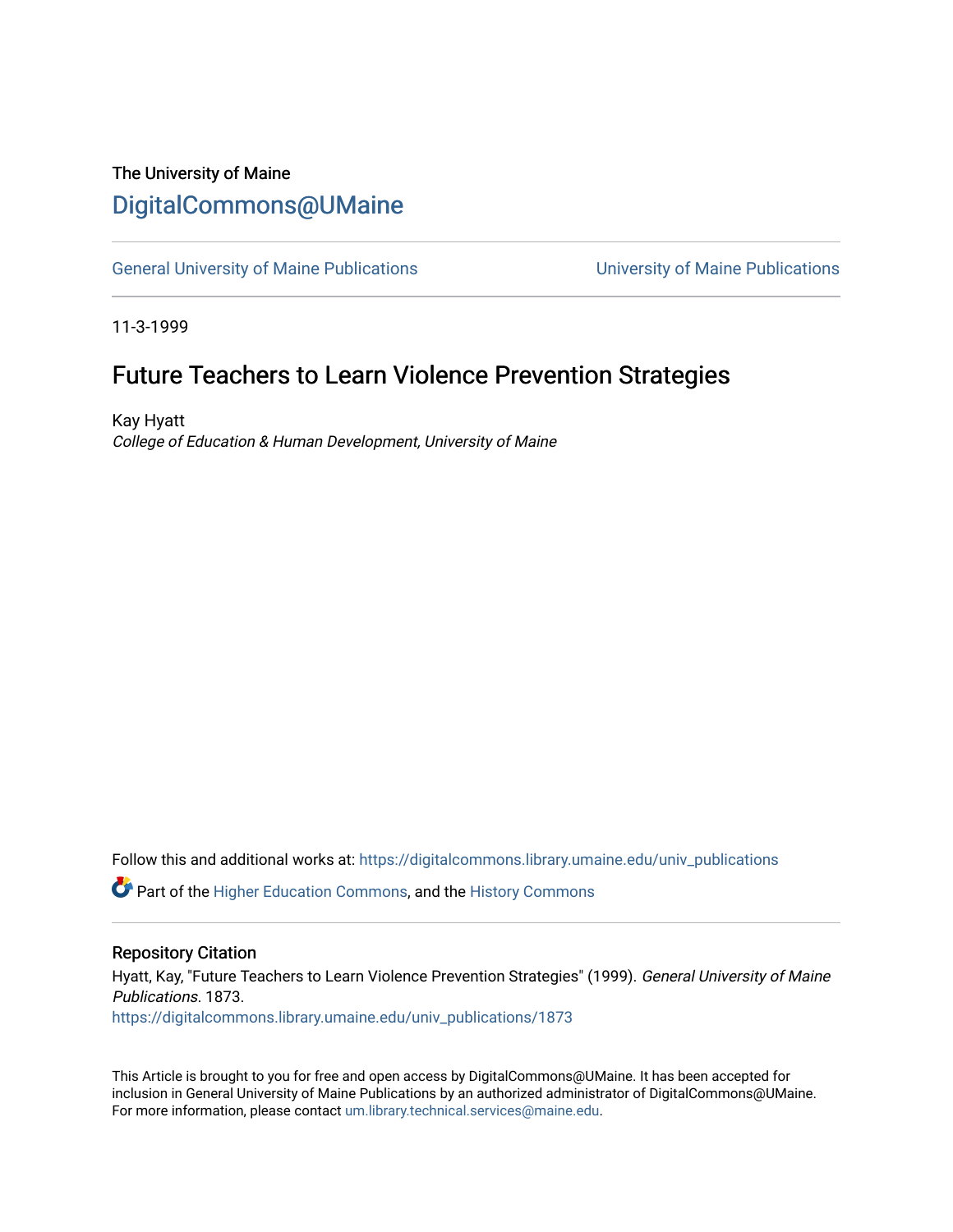# **COLLEGE OF EDUCATION & HUMAN DEVELOPMENT**

**Selected News Releases** 

### **Future Teachers to Learn Violence Prevention Strategies**

### **(Media note - The Nov. 5 workshop on "Bias, Harassment and Violence in Schools: Understanding the Problem and Developing Tools for Prevention" is scheduled for 9 a.m.- 12:30 p.m. in Wells Conference Center.)**

ORONO, Maine -- University of Maine students preparing to be teachers will get some expert advice on how to recognize the clues and deal with the realities of bias, harassment and violence in today's schools. A Nov. 5 workshop for students in the College of Education and Human Development's teacher candidacy and Master of Arts in Teaching programs will focus on early detection of problems and positive intervention.

Virtually every serious incident of violence involving youth was preceded by months of harassment without the victim informing appropriate school officials, according to Steven Wessler, director of the Center for the Study and Prevention of Hate Violence at the University of Southern Maine, and former Maine Assistant Attorney General in charge of Civil Rights. Wessler will conduct the workshop, along with Betsy Sweet of Hallowell, a trainer and consultant specializing in civil rights, sexual harassment and violence prevention.

Reflecting a national trend, civil rights violations and hate violence cases brought against teenagers by the Maine Attorney General have risen from 16 percent to over 40 percent in the past seven years. The vast majority of violations escalate from verbal harassment involving racial, ethnic, religious, gender-based and homophobic slurs.

"We want our students to be prepared for all the real issues and potential situations in schools and society," says Maxine Harrow, director of educational field experiences and certification at the College of Education and Human Development. The workshop is designed to raise awareness and sensitivity, help students understand the root causes of the problem, and develop appropriate intervention skills, she explains.

[Return to Selected News Releases](https://web.archive.org/web/19991114200527/http:/www.ume.maine.edu/~cofed/happen/selectnews.htm)

**Nov. 3, 1999 Contact: Kay Hyatt (207) 581-2761**